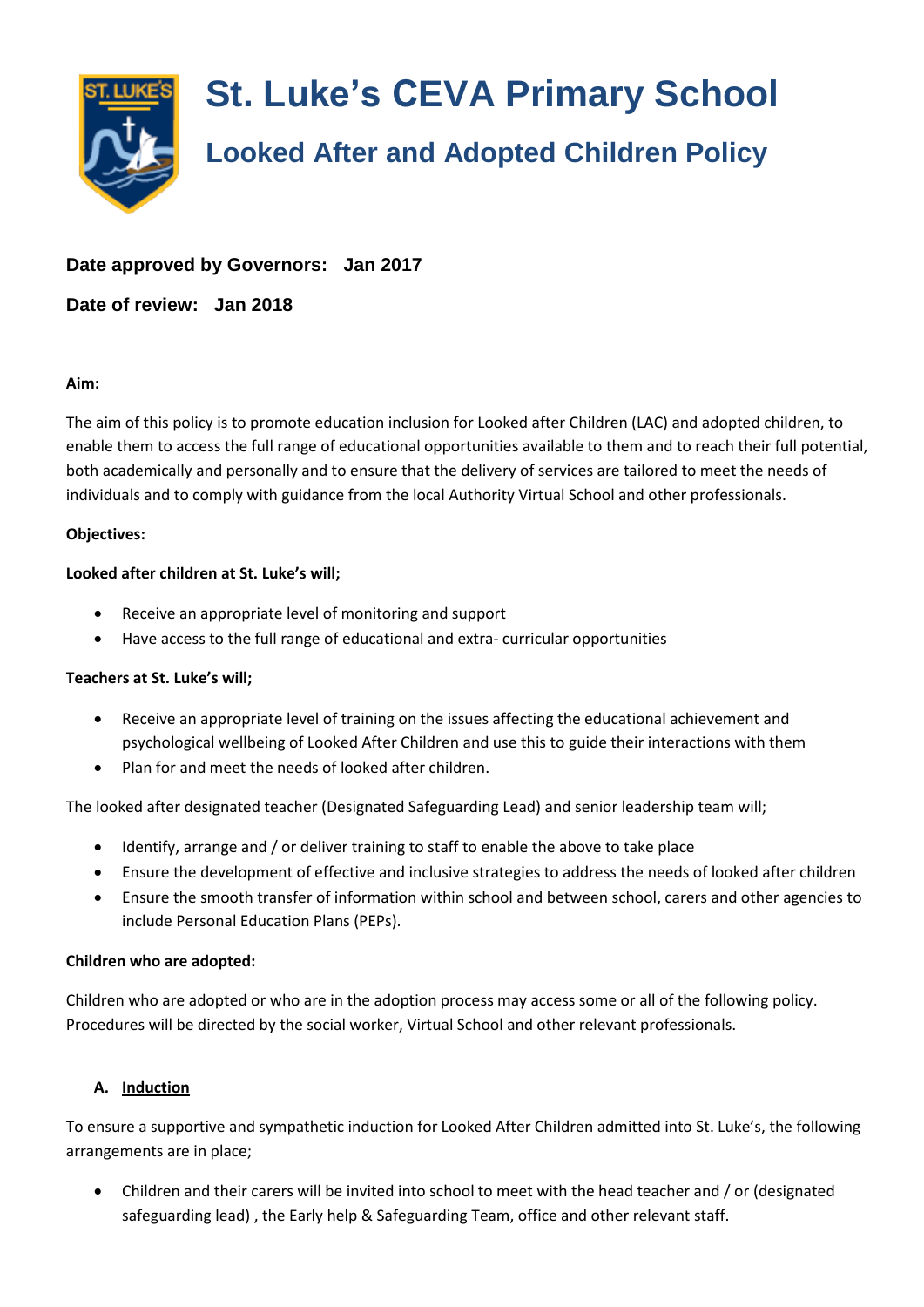- In a second visit the carers and child will be shown around the school, and introduced to their prospective class teacher and peers.
- At least one more visit will be arranged in order for the child to spend some time with their new teacher and peers before being admitted full time. During this time the child can be supported by their carer or known adult for as long as necessary to ensure that the child feels safe and secure.
- The DSL with other relevant members of staff will meet with all carers and professionals involved with the child before entry.
- If the child has already been in an educational establishment then the Headteacher will liaise with the Headteacher and / or Designated Teacher before entry to the school.
- An individual plan for transition into school will be developed by all parties to ensure a smooth transition. This will be overseen by the Designated Teacher.
- All teachers and other relevant professionals will be made aware of the child's needs and key adults in their life such as carers, support workers and other professionals.

# **B. Pastoral support**

To ensure that Looked After Children continue to receive an appropriate level of support the following arrangements are in place;

The Designated Teacher will work with the Headteacher and the Safeguarding team to;

- Ensure that the child's voice is heard and their views included in planning provision
- Ensure that relevant staff are aware of any Looked After Children in school, know who the carer is and be provided with full details of directed contact with both birth parents, supervised or unsupervised.
- Ensure the password system is in place for those authorised to collect the child from school and this is available in the school office and in the class confidential file.
- Ensure that passwords are chosen by carers and records of these are kept in the school office and in the class confidential file
- Liaise effectively with other agencies involved with the child and attend review meetings
- Ensure that appropriate funding is obtained and that, as a result, the child has suitable provision
- Ensure that records are kept and maintained appropriately
- Secure appropriate training for school staff to ensure that needs are met
- Support children to participate in activities to build resilience, perseverance and other life skills that support them in achieving their full potential.
- To support the school to provide a positive and stable experience of education

### **C. Information gathering and sharing**

The school recognises that information about Looked After Children can be extremely sensitive and procedures are clearly put in place to ensure that the child is safe;

- Sensitive and confidential information is held securely according to procedures set out by the Headteacher and Safeguarding Team.
- The Designated Teacher will seek and receive information about the academic attainment and other educational issues affecting the learning of newly admitted Looked After Children at an early stage and ensure this is shared to with the appropriate staff. This will include the current Personal Education Plan (PEP)
- Information will be shared on a 'need to know' basis. 'Need to know' is decided by the Headteacher, Safeguarding Team and / or the social worker
- Each Looked After Child will have their own file containing all essential information and this will be kept in the locked safeguarding cupboard in the Safeguarding Team's office.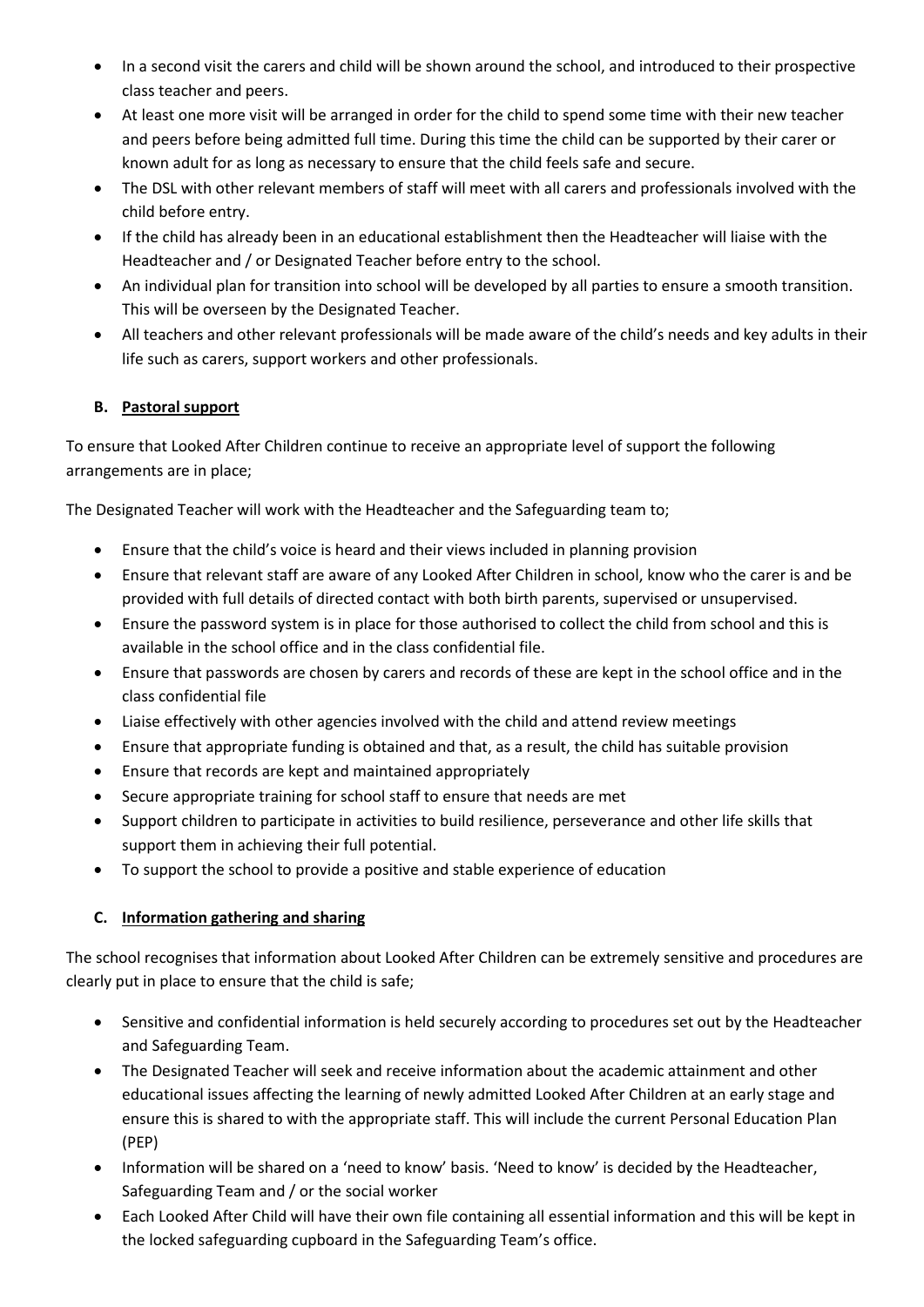- A Personal Education Plan (PEP) will be completed as soon as possible on entry and copies of the PEP will be available for class teachers and other relevant staff. This will be shared by the social worker to other relevant parties as advised.
- Information on progress will be collected at least termly during progress meetings and information from tracking systems. This will be shared with Virtual Schools as directed.
- Information on attendance will be gathered and analysed. Relevant information will be fed back to professionals and carers through the LAC meetings and the PEP meetings. Any issues will be referred to the Headteacher, the attendance officer and the social worker.
- Relevant information on behaviour will be gathered and tracked. Information will be shared with relevant professionals and interventions will be put in place as required. If required additional professionals meeting will be held and referrals made to other professionals.
- The school are happy to support appropriate and directed access by birth parents and others to information and/ or events such as assemblies and parent's evenings as advised by children's services. Guidelines will be given to school by the social worker in writing and cascaded to relevant staff by the Designated Teacher. All access with birth parents will be recorded and relevant information shared with the social worker.

## **D. Curriculum strategies**

In line with the Single Equalities and Inclusion Policies, all children should have access to the National Curriculum. This will be differentiated to meet the needs of individuals. Access to this will be monitored by the Head teacher and Senior Leadership Team and reported annually to governors by the governor with responsibility for Looked After Children.

- Regular meetings with professionals to discuss progress and achievement. These may include consultation evenings, PEP meetings and any relevant special educational needs and disabilities meetings. The school will act on any changes required to meet the child's educational needs, including those identified by the Independent reviewing officer (IRO).
- Progress and achievement is tracked and provision is adapted as required. This may include access to relevant interventions.
- It is recognised that there may be some gaps in skills and knowledge and additional efforts will be made to fill these gaps and ensure progress
- 'Outstanding' progress targets will be set at the beginning of each academic year.
- Progress of Looked After Children is tracked and a comparison made with children who are not Looked After
- We are aware that certain aspects of the curriculum, for example, activities to mark Mother's Day/ Father's Day or to investigate family history may cause difficulties for Looked After Children and we will ensure that this is handled sensitively by talking to carers and the child and planning alternative but relevant activities.
- It is recognised that homework may be challenging for children who are Looked After. Support strategies for individual children will be made available as required.

## **E. Extra- curricular activities**

We recognise that attending extra-curricular activities may be a challenge for some Looked After Children, possibly through transport issues. Participation will be monitored by the Designated Teacher and arrangements made via the Personal Education Plan (PEP) to promote extra-curricular activities and for children to have access to relevant clubs.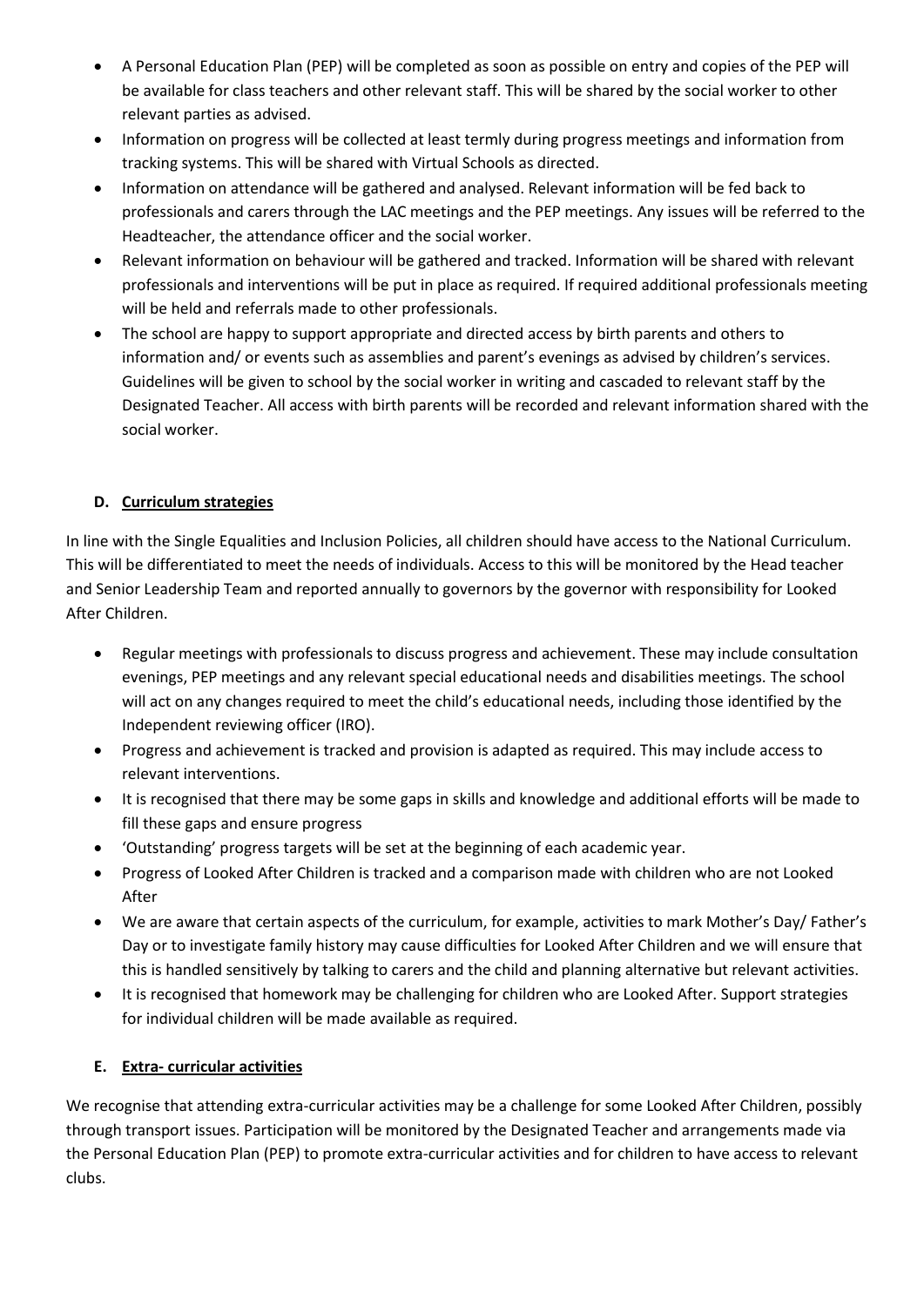## **F. Additional Funding**

The carers and professionals involved with each Looked After Child will meet and make recommendations for the use of any funding. The group will monitor the impact and evaluate the additional provision in place. This will be recorded on the Personal Education Plan (PEP) form and sent off the relevant parties including the Local Authority Virtual School.

### **G. Roles and responsibilities**

**The Head Teacher and Senior Leadership Team:** The responsibility for the education and personal well-being of Looked After Children rests with the Head teacher, although some of the day to day tasks may be delegated to other staff. Working with the Senior Leadership Team, the Headteacher will ensure that inclusive strategies are in place for Looked After Children and that staff are enabled to carry them out.

**The Designated Teacher:** The majority of the roles and responsibilities for the Designated Teacher are implicit in the above policy. In addition the Designated Teacher will;

- Work as part of a team to ensure that every Looked After Child achieves their full potential
- Ensure that the systems outlined in this policy are in place and effective
- Ensure clear communication between appropriate parties
- Keep up to date with the statutory duties required of the Designated Teacher and with new initiatives in terms of Looked after Children
- Cascade relevant training to school staff
- Arrange and / or deliver training and information for relevant new members of staff as part of induction
- Ensure that transitions are well planned for and all relevant professionals have the correct information
- Liaise with the Safeguarding Team to ensure sharing of information
- Work closely with relevant professionals to ensure the writing of effective Personal Education Plans (PEP)
- Attend, arrange for others to attend or contribute in other ways to care planning and other meetings
- To facilitate 'pupil voice' and ensure each child is actively involved in planning and evaluating their provision

### **The Named Governor with Special Responsibility for Looked After Children:**

The named governor ( Neil Wilson) for Looked After Children will liaise closely and regularly with the designated teacher to ensure that provision for Looked After Children is effective.They must provide challenge to the Designated Teacher and act as a critical friend.

The named governor will report to the Governing Body on an annual basis;

- The number of Looked After Children in the school
- A comparison of academic achievement and progress for Looked After Children as a group compared to those of other children
- The attendance of Looked After Children as a discrete group in comparison with other pupils
- The number of fixed term/ permanent exclusions
- Pupil destination